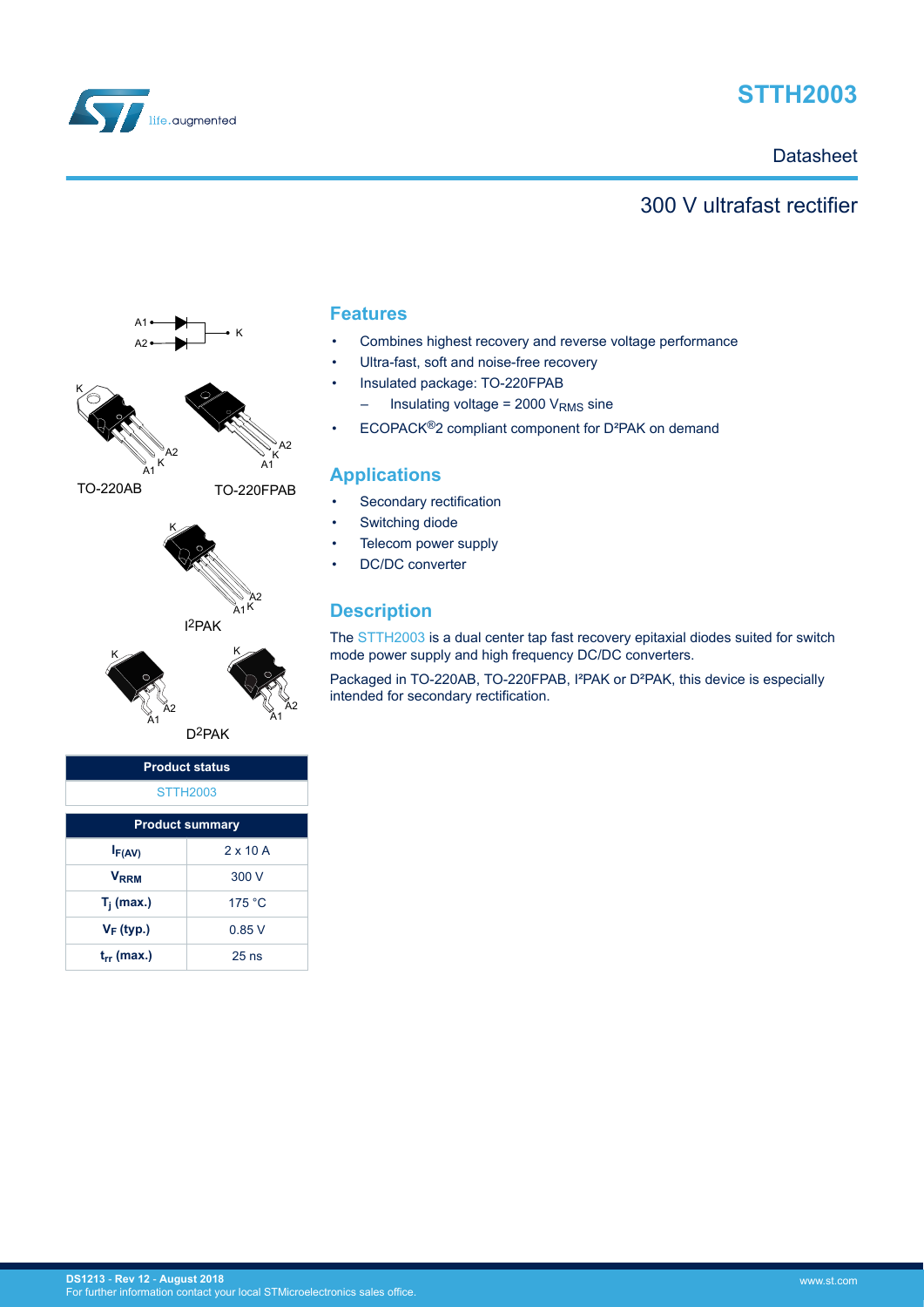## **1 Characteristics**

#### **Table 1. Absolute ratings (limiting values, per diode, at 25 °C, unless otherwise specified)**

| Symbol                 | <b>Parameter</b>                                                 |                                                                            |                |           |    | <b>Unit</b> |
|------------------------|------------------------------------------------------------------|----------------------------------------------------------------------------|----------------|-----------|----|-------------|
| <b>V<sub>RRM</sub></b> | Repetitive peak reverse voltage                                  |                                                                            |                |           |    | V           |
| I <sub>F(RMS)</sub>    | Forward rms current                                              |                                                                            |                |           |    | A           |
|                        |                                                                  | TO-220AB, D <sup>2</sup> PAK, I <sup>2</sup> PAK   T <sub>C</sub> = 140 °C |                |           | 10 | A           |
| $I_{F(AV)}$            | Average forward current $\delta$ = 0.5, square<br>wave           | TO-220FPAB                                                                 | $T_C = 115 °C$ | Per diode |    |             |
|                        |                                                                  | All types                                                                  | Per device     |           | 20 |             |
| <b>IFSM</b>            | $t_0$ = 10 ms sinusoidal<br>Surge non repetitive forward current |                                                                            |                |           |    | A           |
| $T_{\text{stg}}$       | Storage temperature range                                        |                                                                            |                |           |    | $^{\circ}C$ |
| Ti.                    | Maximum operating junction temperature                           |                                                                            |                |           |    | $^{\circ}C$ |

#### **Table 2. Thermal resistance parameters**

| <b>Symbol</b>           |                                   | <b>Parameter</b>                                 |              |     |      |
|-------------------------|-----------------------------------|--------------------------------------------------|--------------|-----|------|
|                         |                                   | TO-220AB, D <sup>2</sup> PAK, I <sup>2</sup> PAK | Per diode    | 2.5 |      |
|                         |                                   | TO-220FPAB                                       |              | 4.6 | °C/W |
|                         | $R_{th(j-c)}$<br>Junction to case | TO-220AB, D <sup>2</sup> PAK, I <sup>2</sup> PAK | <b>Total</b> | 1.3 |      |
|                         |                                   | TO-220FPAB                                       |              | 4.0 |      |
| $R_{th(c)}$<br>Coupling |                                   | TO-220AB, D <sup>2</sup> PAK, I <sup>2</sup> PAK |              |     | °C/W |
|                         |                                   | TO-220FPAB                                       |              |     |      |

For more information, please refer to the following application note:

• AN5088: Rectifiers thermal management, handling and mounting recommendations

When the diodes 1 and 2 are used simultaneously:

 $\Delta T_{j \text{(diode1)}} = P_{\text{(diode1)}} \times R_{\text{th}(j-c)}$  (per diode) +  $P_{\text{(diode2)}} \times R_{\text{th}(c)}$ 

| Table 3. Static electrical characteristics (per diode) |  |  |
|--------------------------------------------------------|--|--|
|                                                        |  |  |

| <b>Symbol</b>                                   | <b>Parameter</b> | Test conditions |  | Min.                     | Typ. | Max. | <b>Unit</b> |
|-------------------------------------------------|------------------|-----------------|--|--------------------------|------|------|-------------|
| $I_R$ <sup>(1)</sup><br>Reverse leakage current | $T_i = 25 °C$    | $V_R$ = 300 V   |  |                          | 20   |      |             |
|                                                 |                  | $T_i = 125 °C$  |  | $\overline{\phantom{0}}$ | 30   | 300  | μA          |
| $V_F$ (2)<br>Forward voltage drop               | $T_i = 25 °C$    | $I_F = 10 A$    |  |                          | 1.25 | V    |             |
|                                                 |                  | $T_i = 125 °C$  |  | ٠                        | 0.85 | 1.0  |             |

*1. Pulse test: tp = 5 ms, δ < 2%*

*2. Pulse test: tp = 380 µs, δ < 2%*

To evaluate the conduction losses, use the following equation:

 $P = 0.75 \times I_{F(AV)} + 0.025 \times I_{F}^{2}$  (RMS)

For more information, please refer to the following application notes related to the power losses: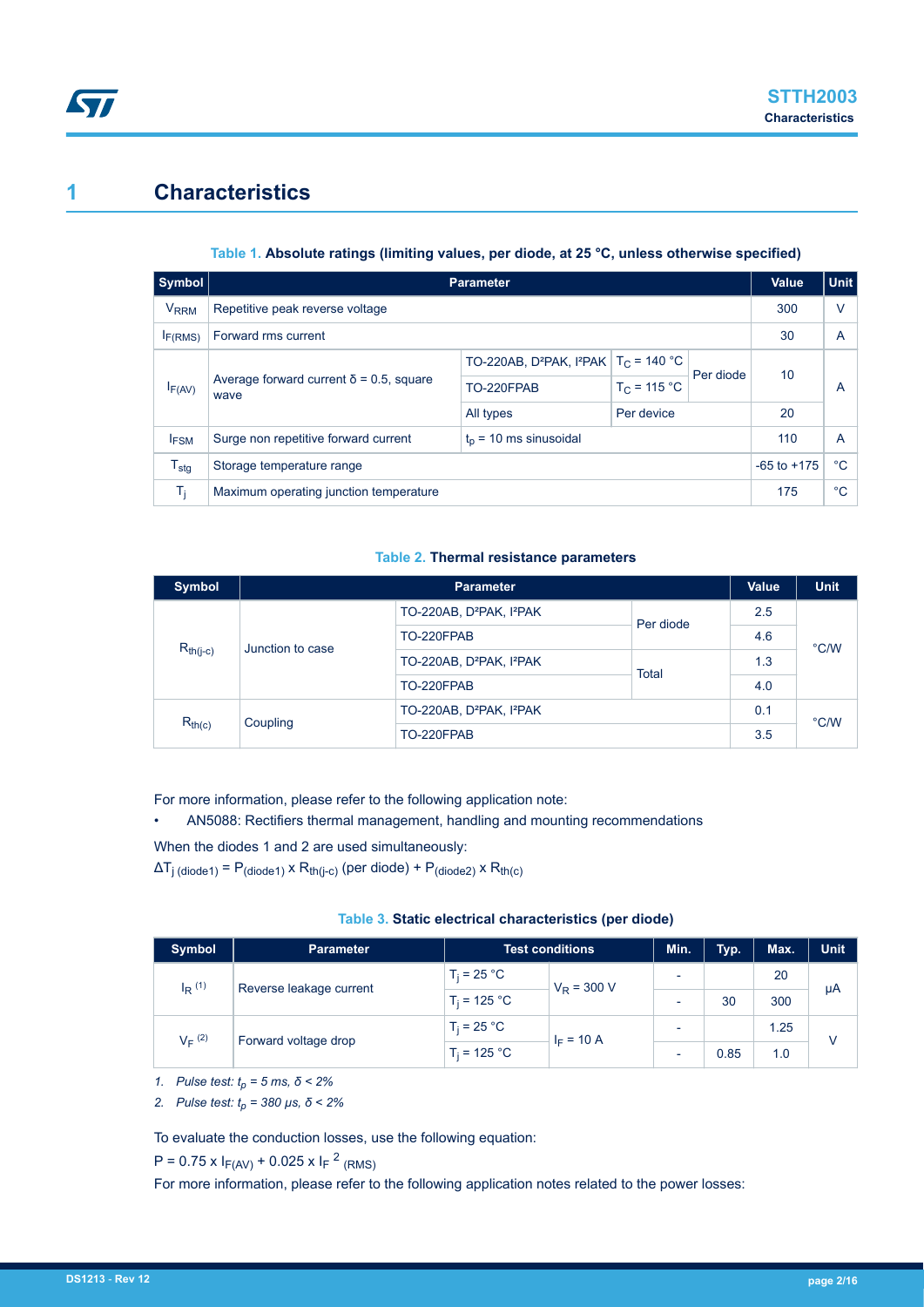

- AN604: Calculation of conduction losses in a power rectifier
- AN4021: Calculation of reverse losses in a power diode

#### **Table 4. Recovery characteristics (per diode)**

| Symbol          | <b>Parameter</b>         | <b>Test conditions</b> |                                                                                                  |                          |     | Min. Typ.   Max.   Unit |    |
|-----------------|--------------------------|------------------------|--------------------------------------------------------------------------------------------------|--------------------------|-----|-------------------------|----|
|                 | $T_i = 25 °C$            |                        | $I_F = 0.5$ A, $I_{rr} = 0.25$ A, $I_R = 1$ A                                                    |                          |     | 25                      |    |
| $t_{rr}$        | Reverse recovery time    |                        | $I_F = 1$ A, $V_R = 30$ V, dl <sub>F</sub> /dt = -50 A/µs                                        |                          |     | 35                      | ns |
| $t_{fr}$        | Forward recovery time    | $T_i = 25 °C$          | $I_F$ = 10 A, $V_{FR}$ = 1.1 x $V_{Fmax}$ , dl <sub>F</sub> /dt = 100 A/µs                       | $\overline{\phantom{0}}$ |     | 230                     | ns |
| $V_{FP}$        | Peak forward voltage     | $T_i = 25 °C$          | $I_F = 10$ A, dl <sub>F</sub> /dt = 100 A/µs                                                     | -                        |     | 3.5                     |    |
| <sup>I</sup> RM | Reverse recovery current |                        | $T_i$ = 125 °C   I <sub>F</sub> = 10 A, V <sub>CC</sub> = 200 V, dI <sub>F</sub> /dt = -200 A/µs | $\overline{\phantom{a}}$ |     | 8                       | A  |
| S factor        | Softness factor          |                        |                                                                                                  | -                        | 0.3 |                         |    |

### **1.1 Characteristics (curves)**



## **Figure 2. Forward voltage drop versus forward current (maximum values, per diode)**



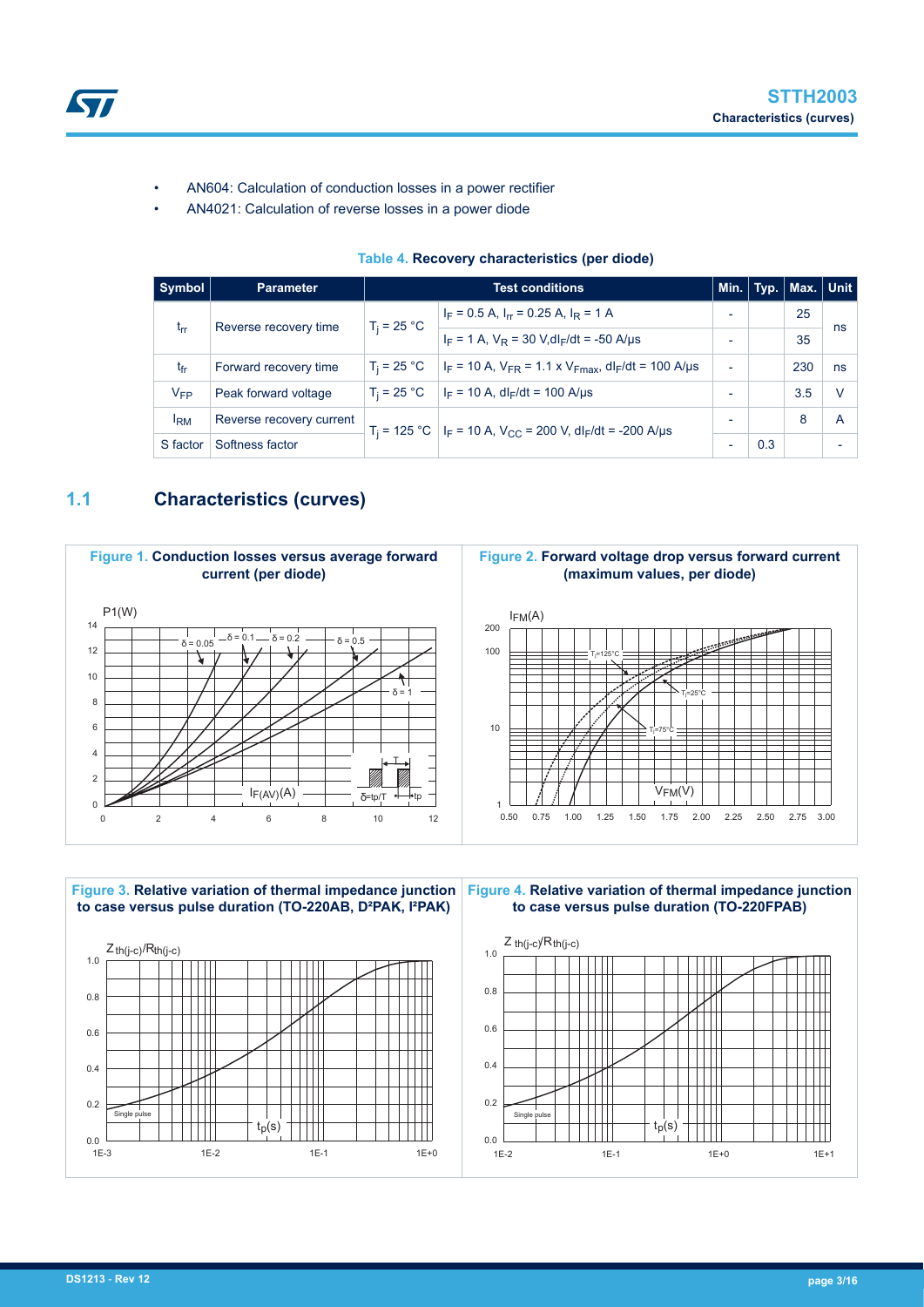





**Figure 8. Relative variation of dynamic parameters versus junction temperature (reference: T<sup>j</sup> = 125 °C)**





**Figure 10. Forward recovery time versus dIF/dt (typical values, per diode)**



**Kyr**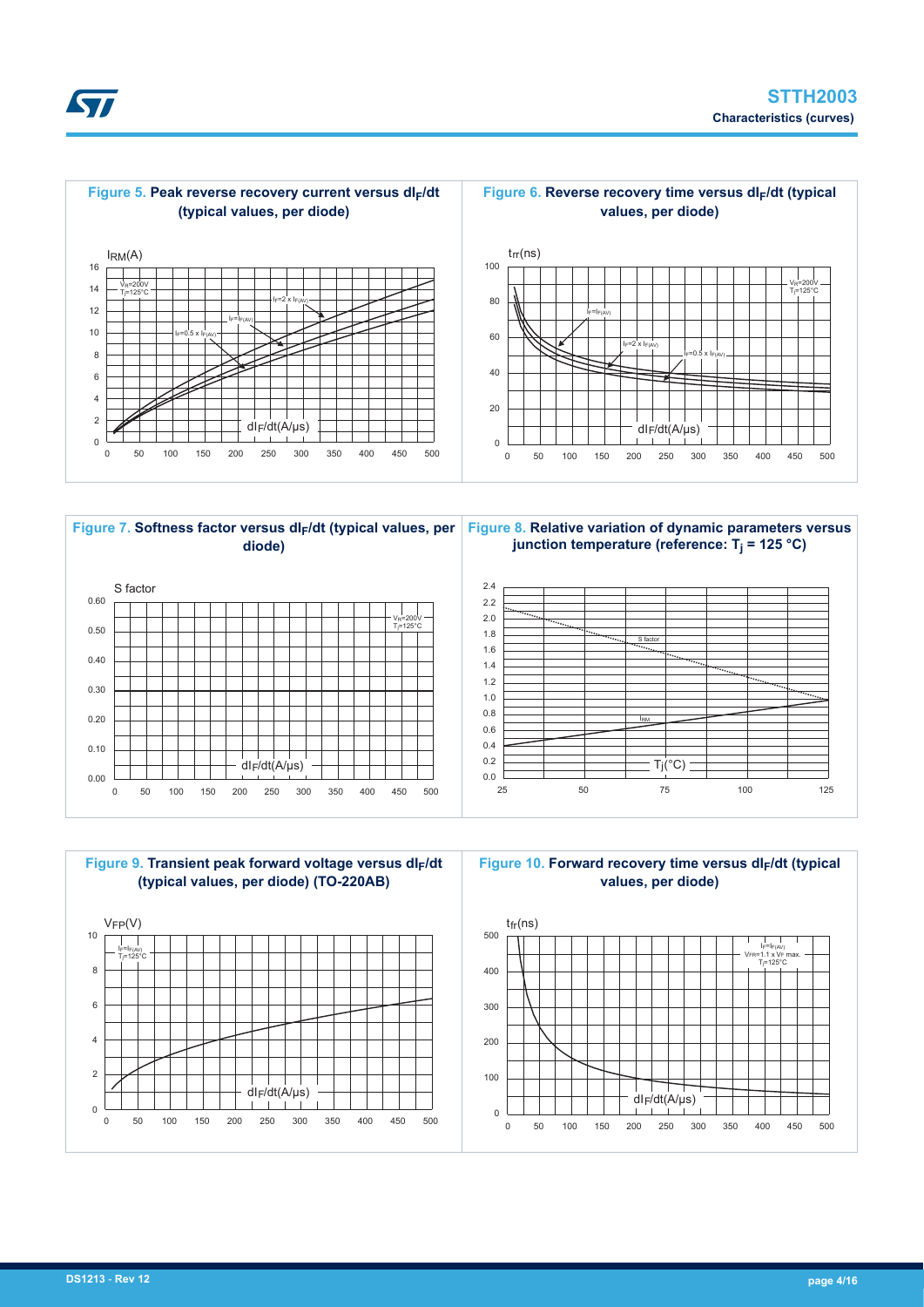

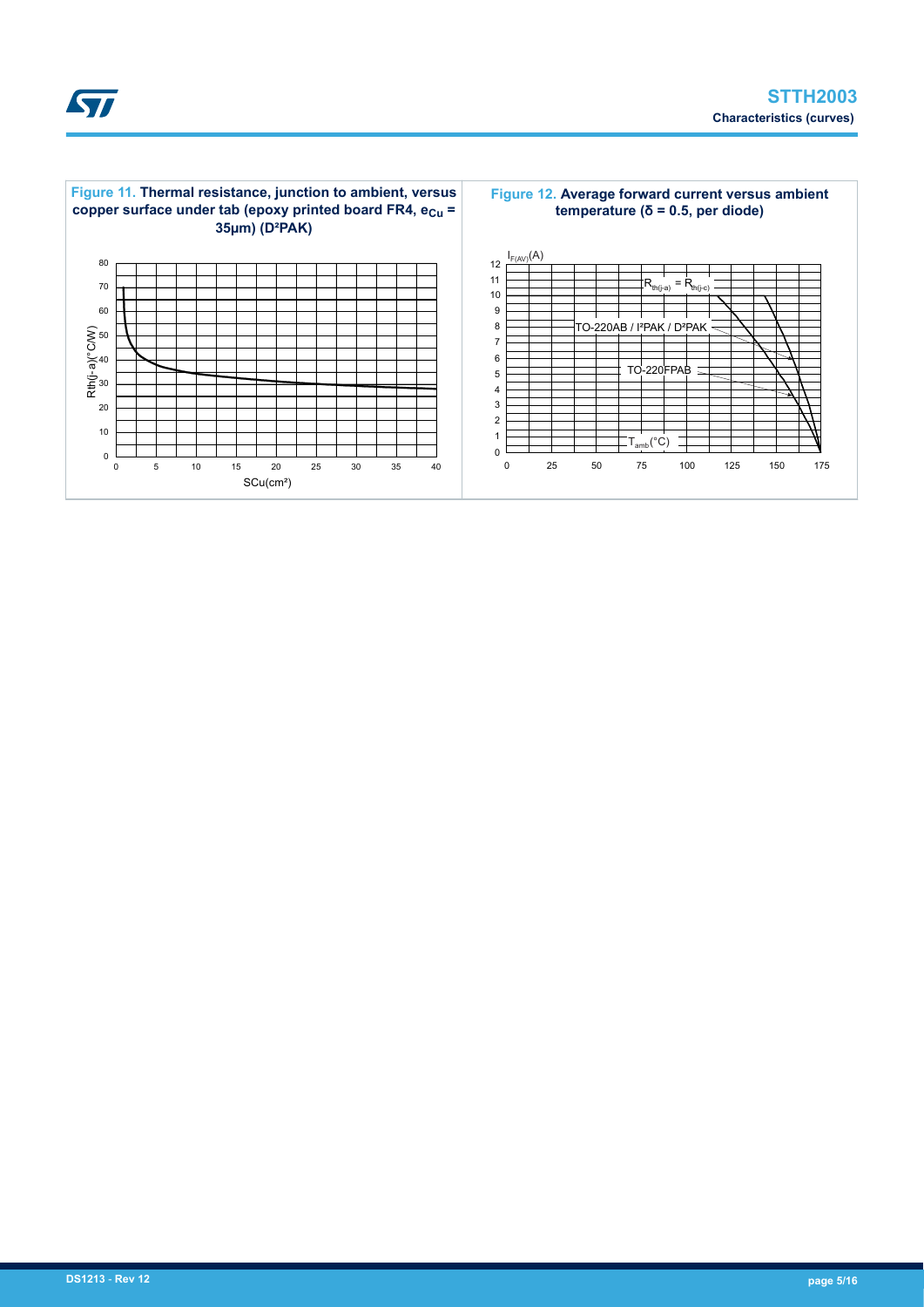# **2 Package information**

In order to meet environmental requirements, ST offers these devices in different grades of ECOPACK® packages, depending on their level of environmental compliance. ECOPACK® specifications, grade definitions and product status are available at: [www.st.com.](http://www.st.com) ECOPACK® is an ST trademark.

### **2.1 D²PAK package information**

- Epoxy meets UL94, V0
- Cooling method: by conduction (C)



#### **Figure 13. D²PAK package outline**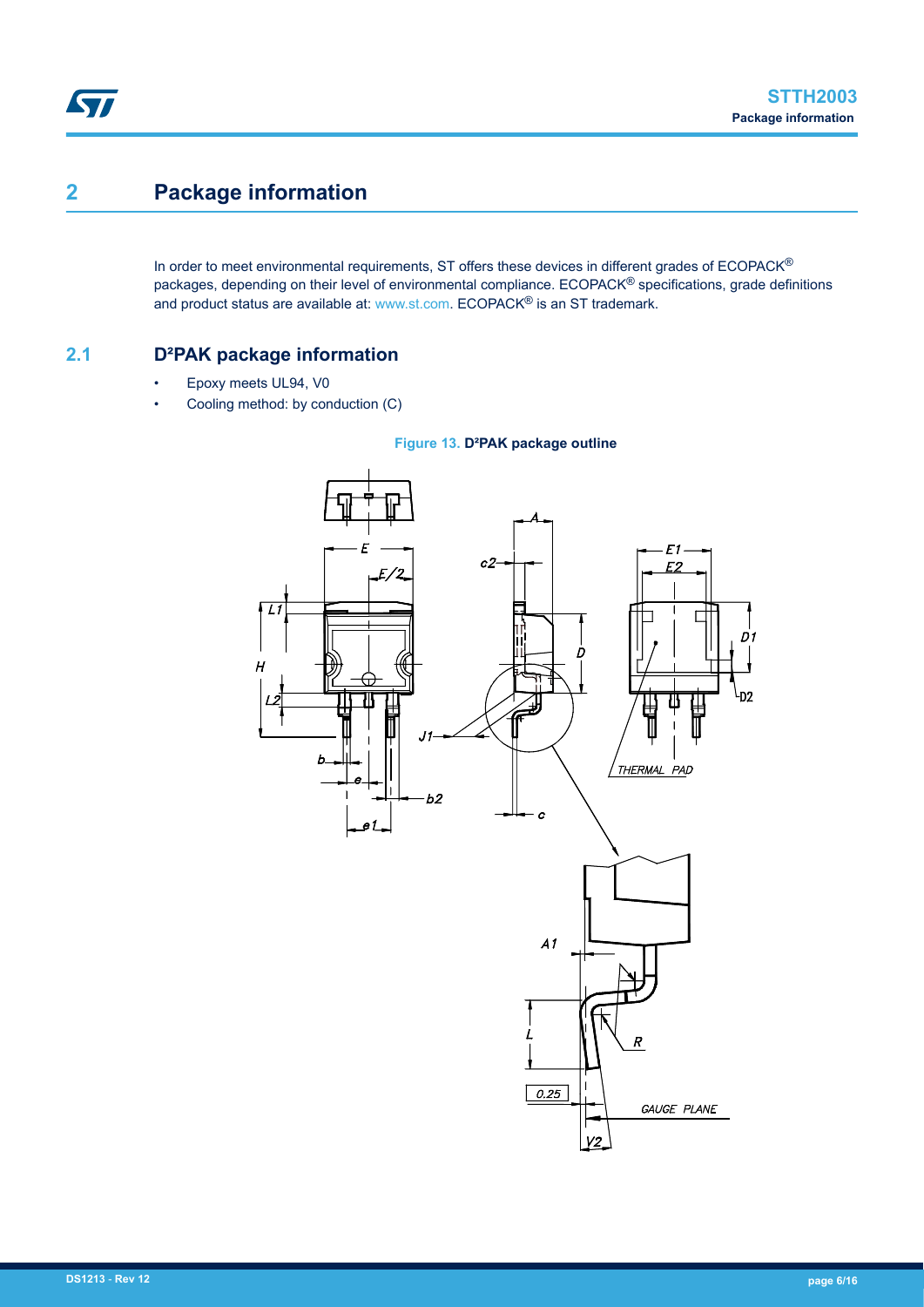*Note: This package drawing may slightly differ from the physical package. However, all the specified dimensions are guaranteed.*

|                                                             | <b>Dimensions</b> |                    |             |                             |  |
|-------------------------------------------------------------|-------------------|--------------------|-------------|-----------------------------|--|
| Ref.                                                        |                   | <b>Millimeters</b> |             | Inches (for reference only) |  |
|                                                             | Min.              | Max.               | Min.        | Max.                        |  |
| A                                                           | 4.36              | 4.60               | 0.172       | 0.181                       |  |
| A1                                                          | 0.00              | 0.25               | 0.000       | 0.010                       |  |
| $\mathsf b$                                                 | 0.70              | 0.93               | 0.028       | 0.037                       |  |
| b2                                                          | 1.14              | 1.70               | 0.045       | 0.067                       |  |
| $\mathbf c$                                                 | 0.38              | 0.69               | 0.015       | 0.027                       |  |
| c2                                                          | 1.19              | 1.36               | 0.047       | 0.053                       |  |
| D                                                           | 8.60              | 9.35               | 0.339       | 0.368                       |  |
| D <sub>1</sub>                                              | 6.90              | 8.00               | 0.272       | 0.311                       |  |
| D <sub>2</sub>                                              | 1.10              | 1.50               | 0.043       | 0.060                       |  |
| E                                                           | 10.00             | 10.55              | 0.394       | 0.415                       |  |
| E1                                                          | 8.10              | 8.90               | 0.319       | 0.346                       |  |
| E2                                                          | 6.85              | 7.25               | 0.266       | 0.282                       |  |
| $\mathbf{e}$                                                | 2.54 typ.         |                    | 0.100       |                             |  |
| e <sub>1</sub>                                              | 4.88              | 5.28               | 0.190       | 0.205                       |  |
| $\mathsf{H}% _{\mathbb{R}}^{1}\left( \mathbb{R}^{2}\right)$ | 15.00             | 15.85              | 0.591       | 0.624                       |  |
| J1                                                          | 2.49              | 2.90               | 0.097       | 0.112                       |  |
| L                                                           | 1.90              | 2.79               | 0.075       | 0.110                       |  |
| L1                                                          | 1.27              | 1.65               | 0.049       | 0.065                       |  |
| L2                                                          | 1.30              | 1.78               | 0.050       | 0.070                       |  |
| $\mathsf{R}$                                                |                   | 0.4 typ.           | 0.015       |                             |  |
| V <sub>2</sub>                                              | $0^{\circ}$       | $8^{\circ}$        | $0^{\circ}$ | $8^{\circ}$                 |  |

#### **Table 5. D²PAK package mechanical data**

**Figure 14. D²PAK recommended footprint (dimensions in mm)**

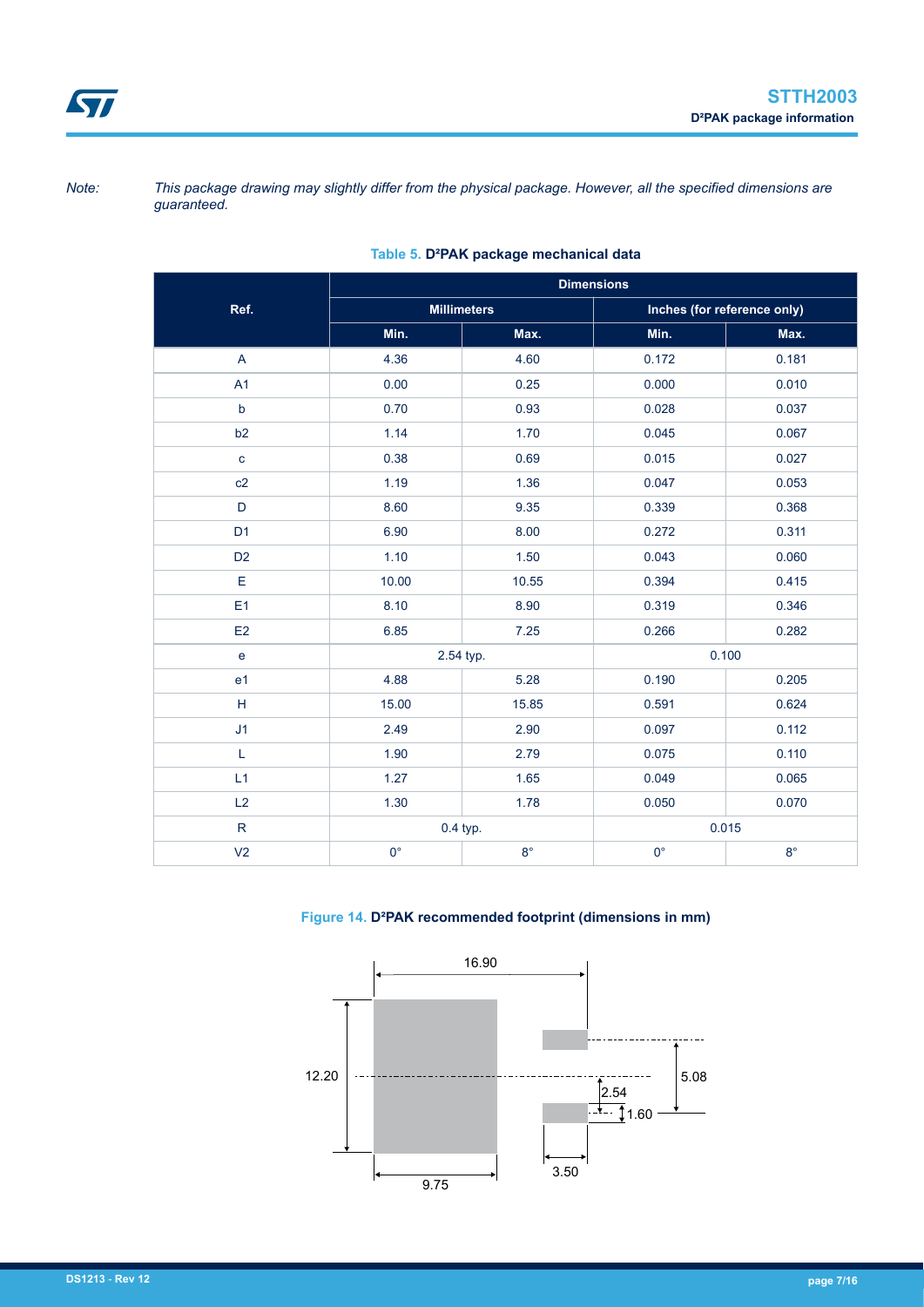### **2.2 I²PAK package information**

- Epoxy meets UL 94,V0
- Cooling method: by conduction (C)

**Figure 15. I²PAK package outline**

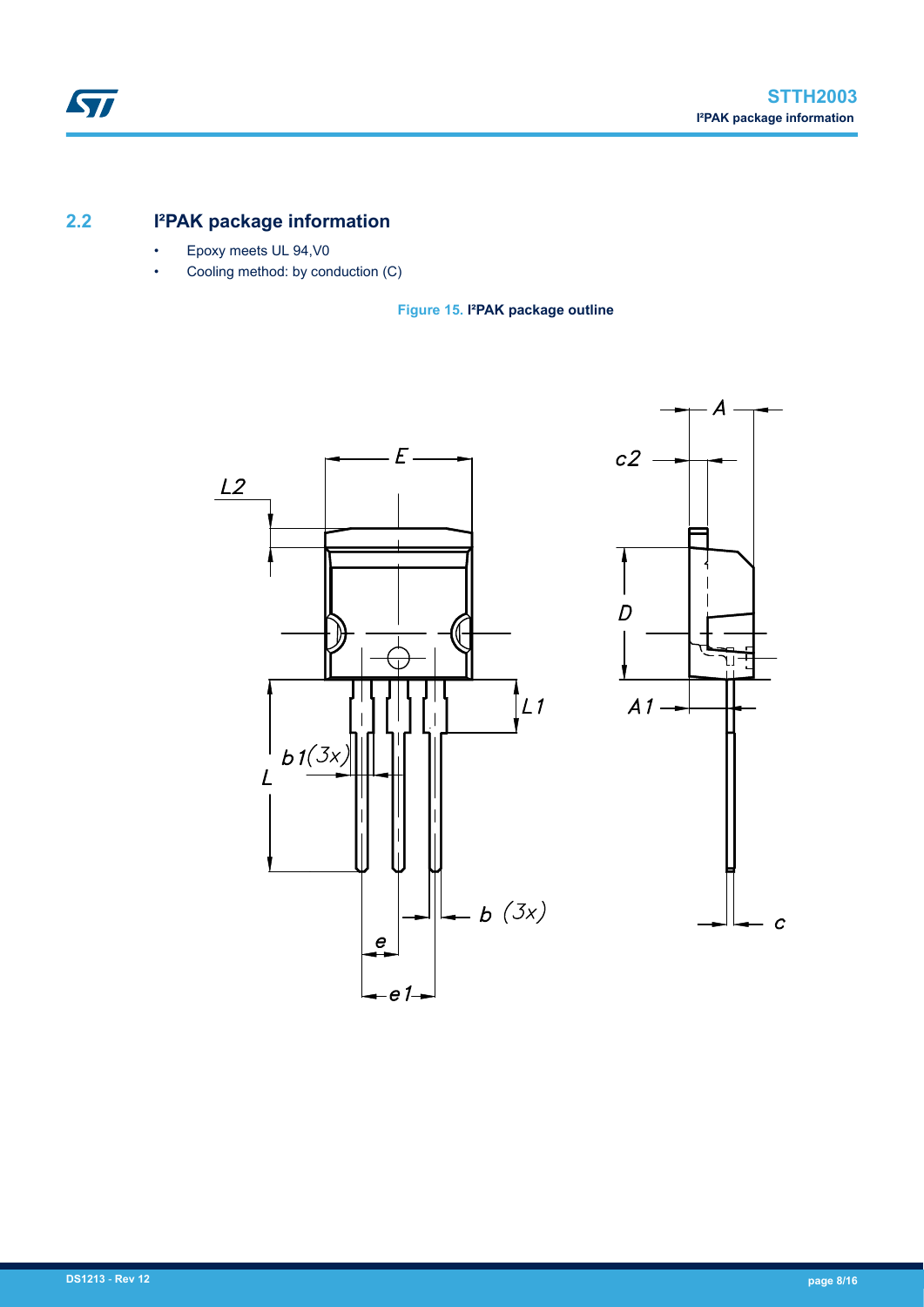|                | <b>Dimensions</b> |                    |                             |       |  |
|----------------|-------------------|--------------------|-----------------------------|-------|--|
| Ref.           |                   | <b>Millimeters</b> | Inches (for reference only) |       |  |
|                | Min.              | Max.               | Min.                        | Max.  |  |
| A              | 4.40              | 4.60               | 0.173                       | 0.181 |  |
| A1             | 2.40              | 2.72               | 0.094                       | 0.107 |  |
| $\mathsf b$    | 0.61              | 0.88               | 0.024                       | 0.035 |  |
| b <sub>1</sub> | 1.14              | 1.70               | 0.044                       | 0.067 |  |
| $\mathbf{C}$   | 0.49              | 0.70               | 0.019                       | 0.028 |  |
| c2             | 1.23              | 1.32               | 0.048                       | 0.052 |  |
| D              | 8.95              | 9.35               | 0.352                       | 0.368 |  |
| e              | 2.40              | 2.70               | 0.094                       | 0.106 |  |
| e <sub>1</sub> | 4.95              | 5.15               | 0.195                       | 0.203 |  |
| E              | 10.00             | 10.40              | 0.394                       | 0.409 |  |
| L              | 13.00             | 14.00              | 0.512                       | 0.551 |  |
| L1             | 3.50              | 3.93               | 0.138                       | 0.155 |  |
| L2             | 1.27              | 1.40               | 0.050                       | 0.055 |  |

#### **Table 6. I²PAK package mechanical data**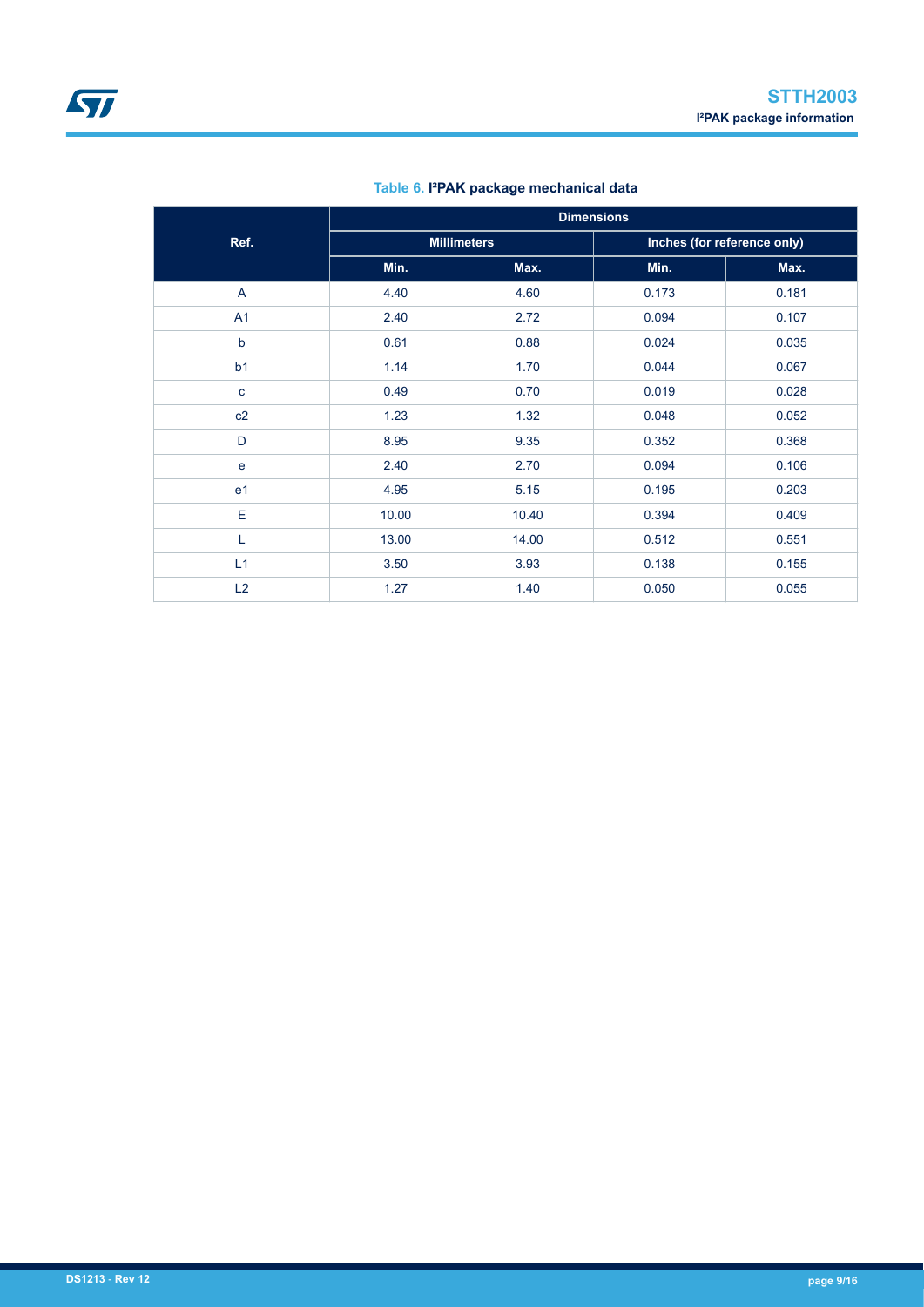### **2.3 TO-220AB package information**

- Epoxy meets UL 94,V0
- Cooling method: by conduction (C)
- Recommended torque value: 0.55 N·m
- Maximum torque value: 0.70 N·m

#### **Figure 16. TO-220AB package outline**



#### **Table 7. TO-220AB package mechanical data**

|                | <b>Dimensions</b>  |      |                             |       |  |
|----------------|--------------------|------|-----------------------------|-------|--|
| Ref.           | <b>Millimeters</b> |      | Inches (for reference only) |       |  |
|                | Min.               | Max. | Min.                        | Max.  |  |
| $\overline{A}$ | 4.40               | 4.60 | 0.173                       | 0.181 |  |
| b              | 0.61               | 0.88 | 0.240                       | 0.035 |  |
| b <sub>1</sub> | 1.14               | 1.55 | 0.045                       | 0.061 |  |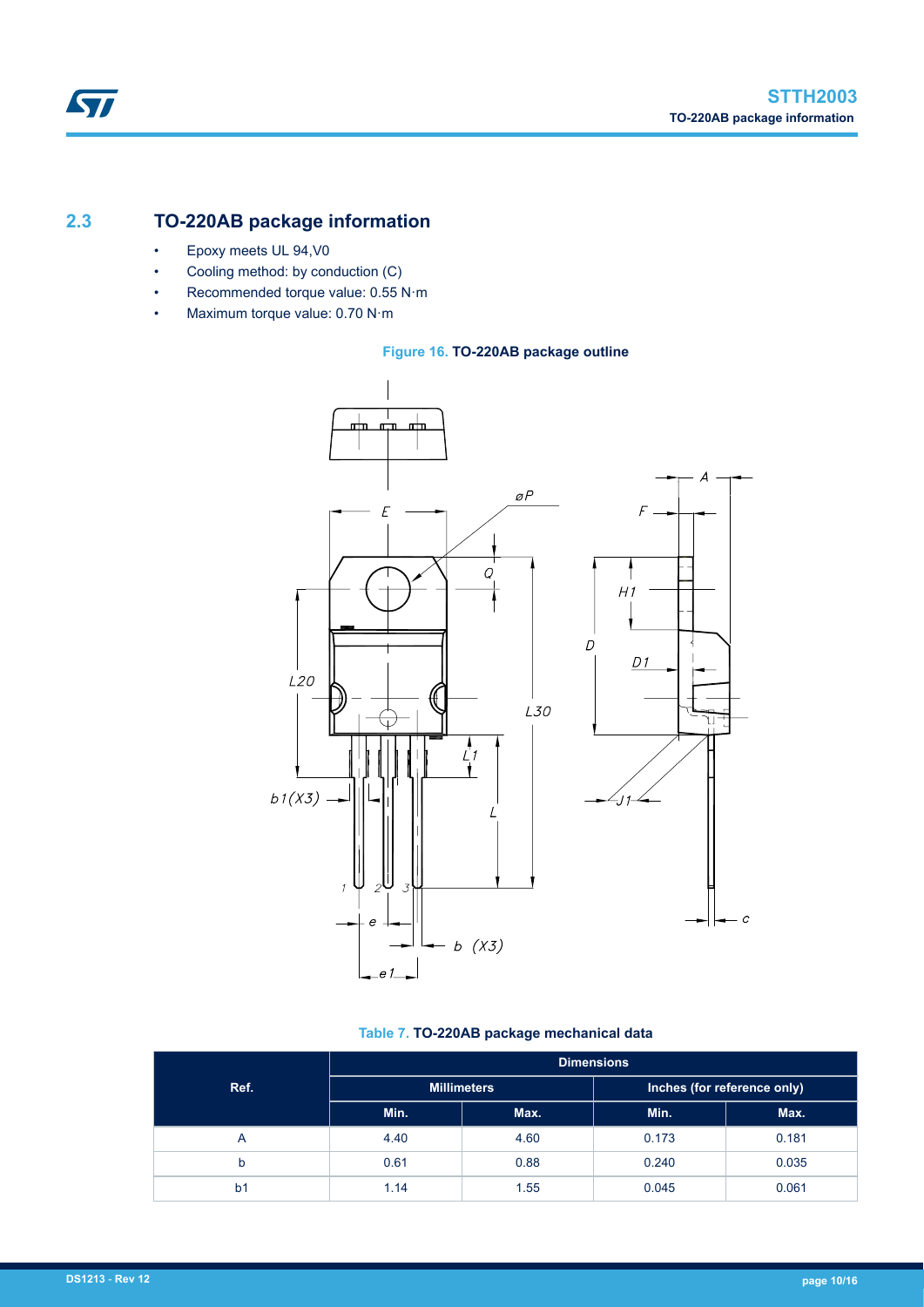|                | <b>Dimensions</b> |                          |       |                             |
|----------------|-------------------|--------------------------|-------|-----------------------------|
| Ref.           |                   | <b>Millimeters</b>       |       | Inches (for reference only) |
|                | Min.              | Max.                     | Min.  | Max.                        |
| $\mathbf{C}$   | 0.48              | 0.70                     | 0.019 | 0.028                       |
| D              | 15.25             | 15.75                    | 0.600 | 0.620                       |
| D <sub>1</sub> |                   | 1.27 typ.                |       | 0.050 typ.                  |
| Е              | 10.00             | 10.40                    | 0.394 | 0.409                       |
| e              | 2.40              | 2.70                     | 0.094 | 0.106                       |
| e <sub>1</sub> | 4.95              | 5.15                     | 0.195 | 0.203                       |
| F              | 1.23              | 1.32                     | 0.048 | 0.052                       |
| H1             | 6.20              | 6.60                     | 0.244 | 0.260                       |
| J1             | 2.40              | 2.72                     | 0.094 | 0.107                       |
| L              | 13.00             | 14.00                    | 0.512 | 0.551                       |
| L1             | 3.50              | 3.93                     | 0.138 | 0.155                       |
| L20            |                   | 16.40 typ.<br>0.646 typ. |       |                             |
| L30            | 28.90 typ.        |                          |       | 1.138 typ.                  |
| $\theta P$     | 3.75              | 3.85                     | 0.148 | 0.152                       |
| Q              | 2.65              | 2.95                     | 0.104 | 0.116                       |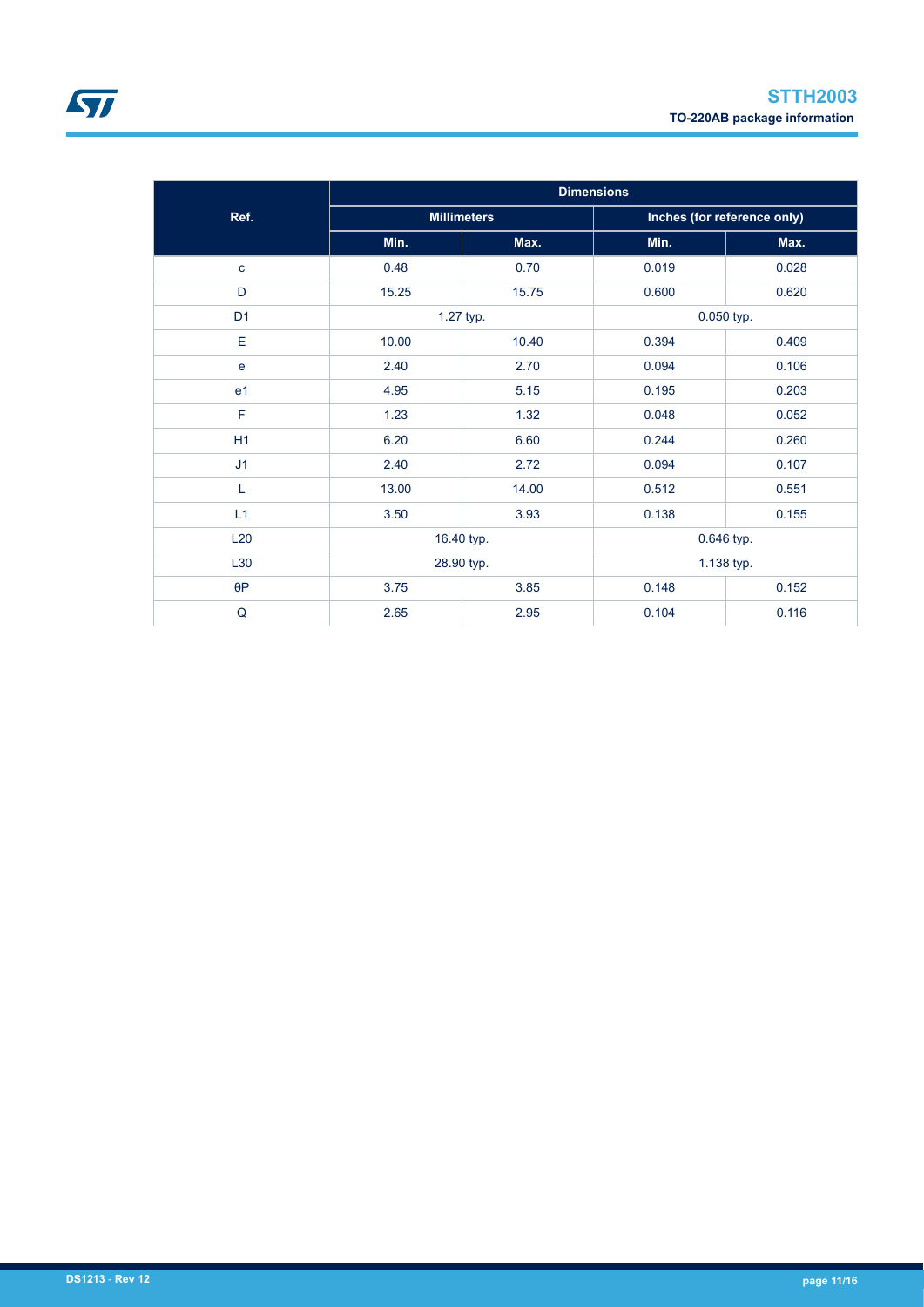### **2.4 TO-220FPAB package information**

- Epoxy meets UL 94,V0
- Cooling method: by conduction (C)
- Recommended torque value: 0.55 N·m
- Maximum torque value: 0.70 N·m

#### **Figure 17. TO-220FPAB package outline**

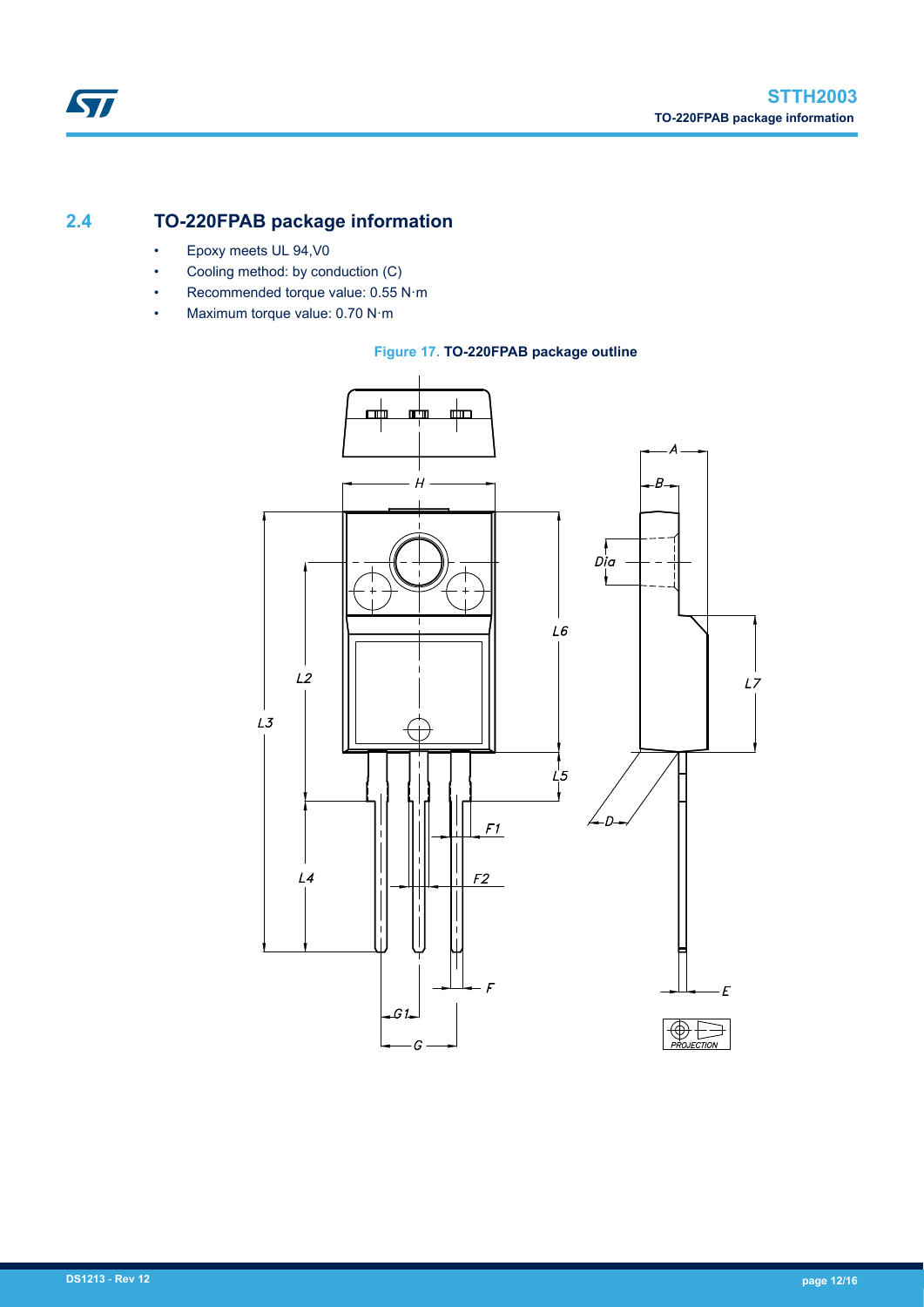|                | <b>Dimensions</b> |                    |        |                             |  |
|----------------|-------------------|--------------------|--------|-----------------------------|--|
| Ref.           |                   | <b>Millimeters</b> |        | Inches (for reference only) |  |
|                | Min.              | Max.               | Min.   | Max.                        |  |
| $\overline{A}$ | 4.40              | 4.60               | 0.1739 | 0.1818                      |  |
| $\, {\bf B}$   | 2.50              | 2.70               | 0.0988 | 0.1067                      |  |
| D              | 2.50              | 2.75               | 0.0988 | 0.1087                      |  |
| E              | 0.45              | 0.70               | 0.0178 | 0.0277                      |  |
| F              | 0.75              | 1.00               | 0.0296 | 0.0395                      |  |
| F <sub>1</sub> | 1.15              | 1.70               | 0.0455 | 0.0672                      |  |
| F <sub>2</sub> | 1.15              | 1.70               | 0.0455 | 0.0672                      |  |
| G              | 4.95              | 5.20               | 0.1957 | 0.2055                      |  |
| G <sub>1</sub> | 2.40              | 2.70               | 0.0949 | 0.1067                      |  |
| H              | 10.00             | 10.40              | 0.3953 | 0.4111                      |  |
| L2             | 16.00 typ.        |                    |        | 0.6324 typ.                 |  |
| L <sub>3</sub> | 28.60             | 30.60              | 1.1304 | 1.2095                      |  |
| L4             | 9.80              | 10.60              | 0.3874 | 0.4190                      |  |
| L5             | 2.90              | 3.60               | 0.1146 | 0.1423                      |  |
| L6             | 15.90             | 16.40              | 0.6285 | 0.6482                      |  |
| L7             | 9.00              | 9.30               | 0.3557 | 0.3676                      |  |
| Dia            | 3.00              | 3.20               | 0.1186 | 0.1265                      |  |

#### **Table 8. TO-220FPAB package mechanical data**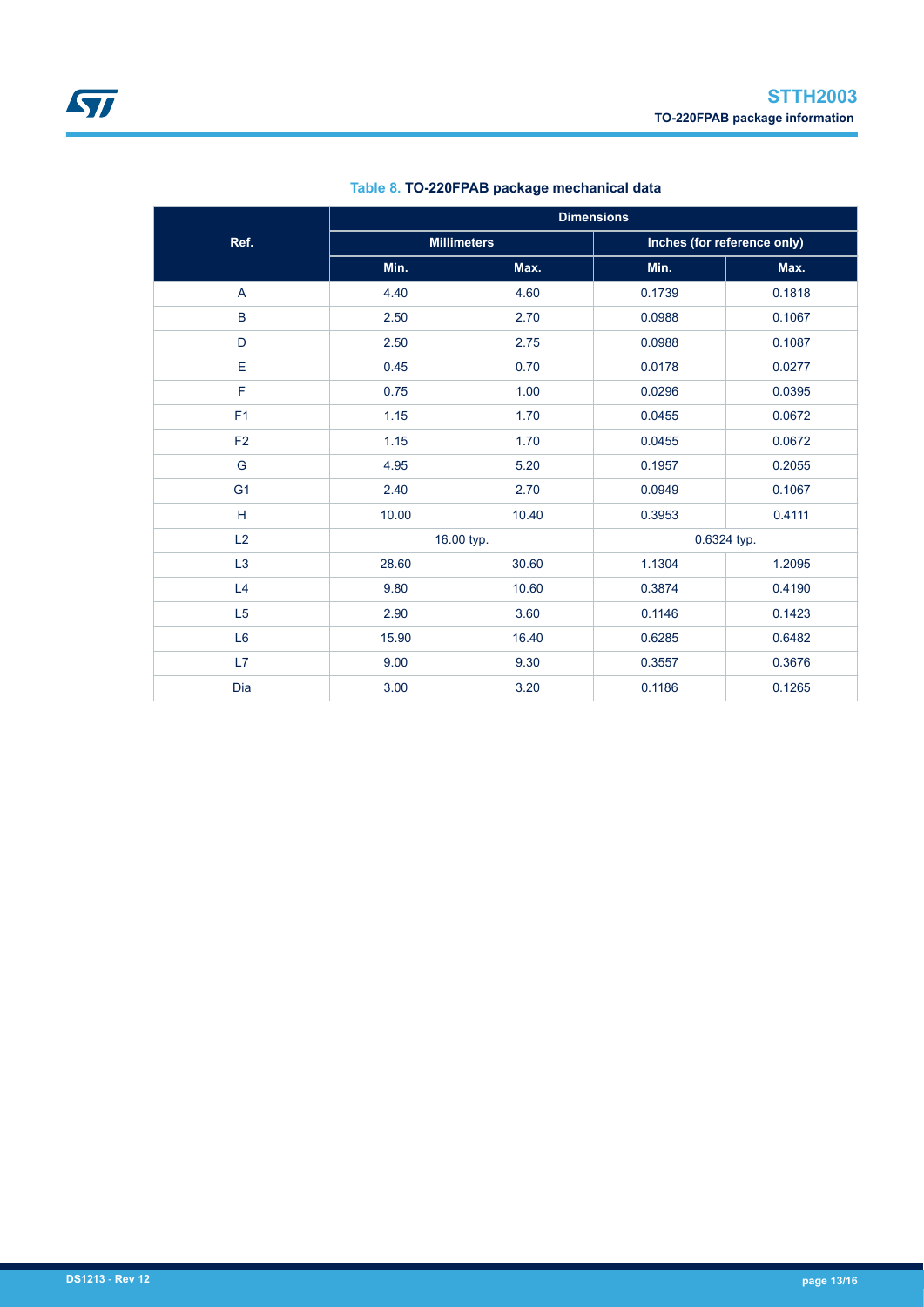# **3 Ordering information**

| Order code    | <b>Marking</b> | Package            | Weight            | <b>Base qty.</b> | Delivery mode |
|---------------|----------------|--------------------|-------------------|------------------|---------------|
| STTH2003CT    | STTH2003CT     | <b>TO-220AB</b>    | 1.95q             | 50               | Tube          |
| STTH2003CG    | STTH2003CG     | $D^2$ PAK          | 1.38 <sub>q</sub> | 50               | Tube          |
| STTH2003CG-TR | STTH2003CG     | $D^2$ PAK          | 1.38 <sub>q</sub> | 1000             | Tape and reel |
| STTH2003CFP   | STTH2003CFP    | TO-220FPAB         | 1.90q             | 50               | Tube          |
| STTH2003CR    | STTH2003CR     | 1 <sup>2</sup> PAK | 1.50q             | 50               | Tube          |

#### **Table 9. Ordering information**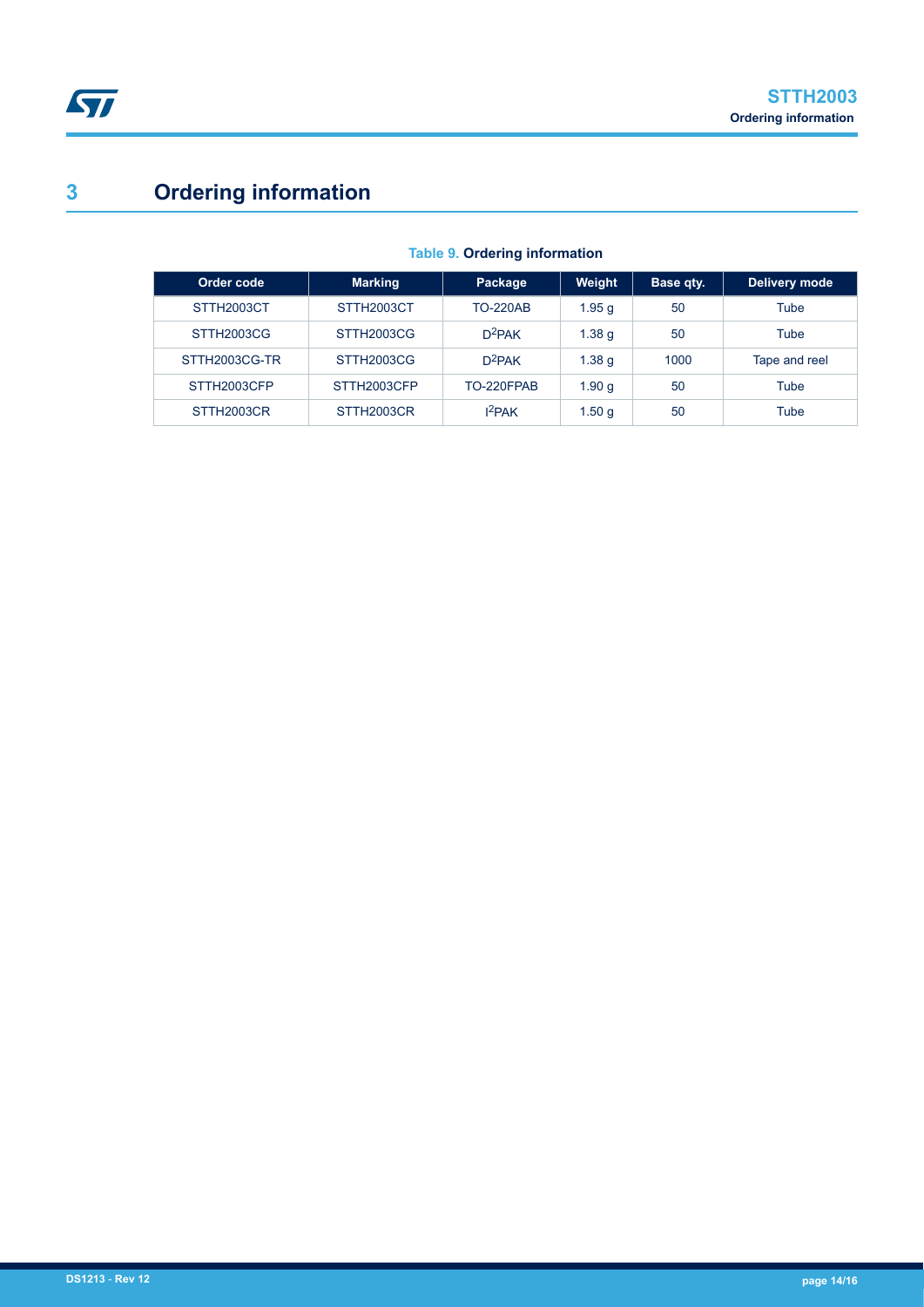# **Revision history**

| <b>Date</b> | <b>Revision</b> | <b>Changes</b>                                                                                                                                                                                   |
|-------------|-----------------|--------------------------------------------------------------------------------------------------------------------------------------------------------------------------------------------------|
| Aug-2003    | 7G              | Previous release                                                                                                                                                                                 |
| 26-Mar-2007 | 8               | Removed ISOWATT package                                                                                                                                                                          |
| 11-Feb-2011 | 9               | Updated base quantity for tape and reel delivery.<br>Corrected temperature in Table 1. Added warning paragraph above Table 7.                                                                    |
| 06-Sep-2011 | 10              | Updated Table 2. Added Figure 12.                                                                                                                                                                |
| 28-May-2015 | 11              | Updated features, Table 1: "Device summary" and packages silhouette in<br>cover page.<br>Updated Section 1: "Characteristics".<br>Updated Section 2.2: "D <sup>2</sup> PAK package information". |
| 07-Aug-2018 | 12              | Updated I <sup>2</sup> PAK package information.<br>Minor text changes to improve readability.                                                                                                    |